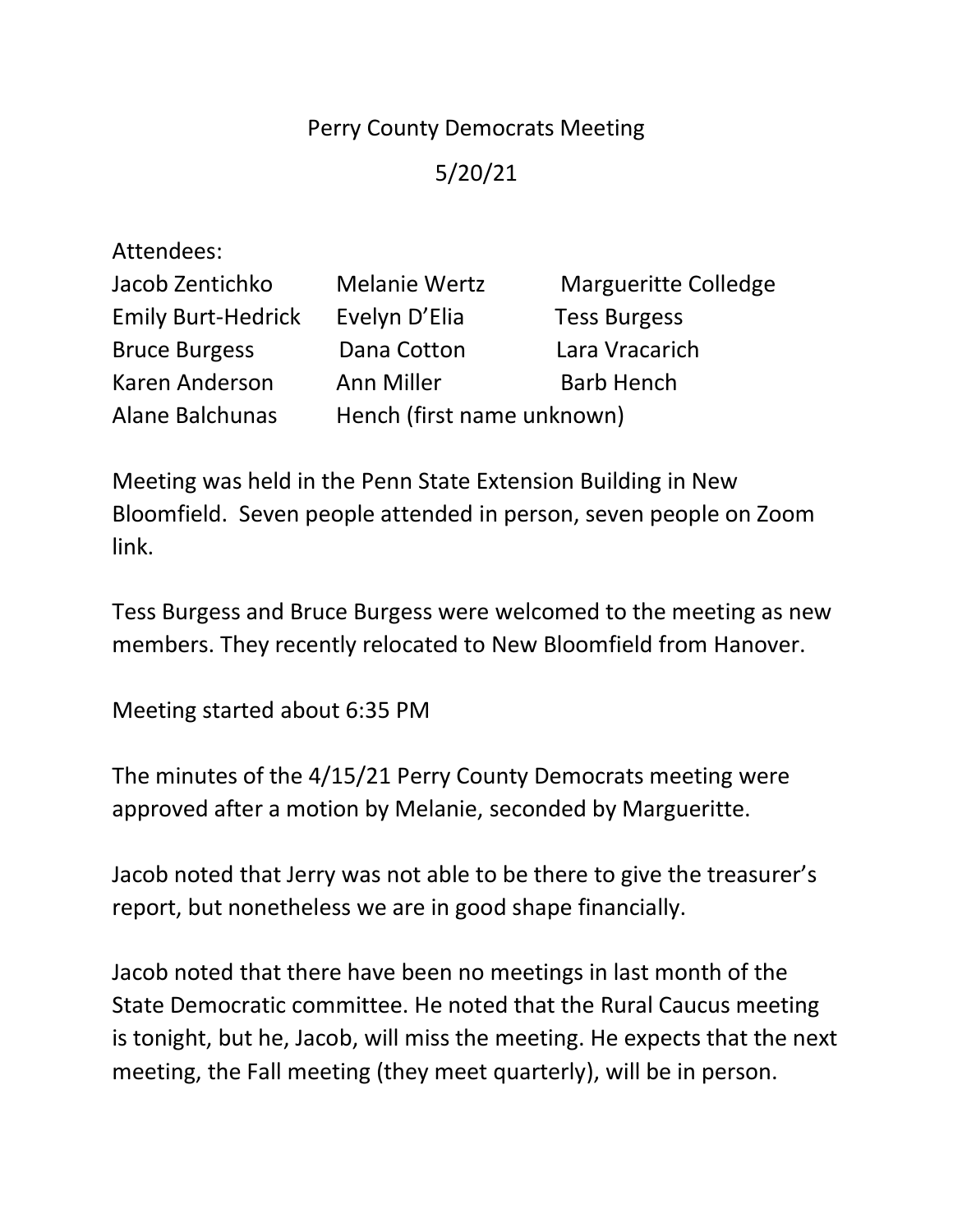As for the coalition of groups concerned about the US 12<sup>th</sup> district representative, Fred Keller, they are still trying to figure out when to meet. Melanie noted that she would have volunteered to help out on this coalition, but since the original plans were to meet on Saturday afternoons, she is unable, due to scheduling.

Jacob noted that the EMAIL sign up option on the Perry County Democratic Committee website has been shut down because it was being spammed, and the spam filter was not working. Jacob said he would get it fixed. The sign up form has been taken down, but people can still sign up by sending an EMAIL or on Facebook.

## Old Business

Jacob introduced, for the second time, the proposal, by the "Citizens Take Action" group, to amend the US Constitution to counter the Citizens United Supreme Court decision, and to support Campaign Finance Reform. Jacob passed out copies of the proposed amendment, and also displayed it on screen for Zoom attendees. Jacob also read the amendment language.

The Citizens Take Action group has a headquarters mailing address in California. They already have several hundred endorsements for this proposed amendment.

The text of the proposal follows:

"To foster robust political debate and to protect government and the electoral process from undue influence by artificial entities and aggregations of wealth,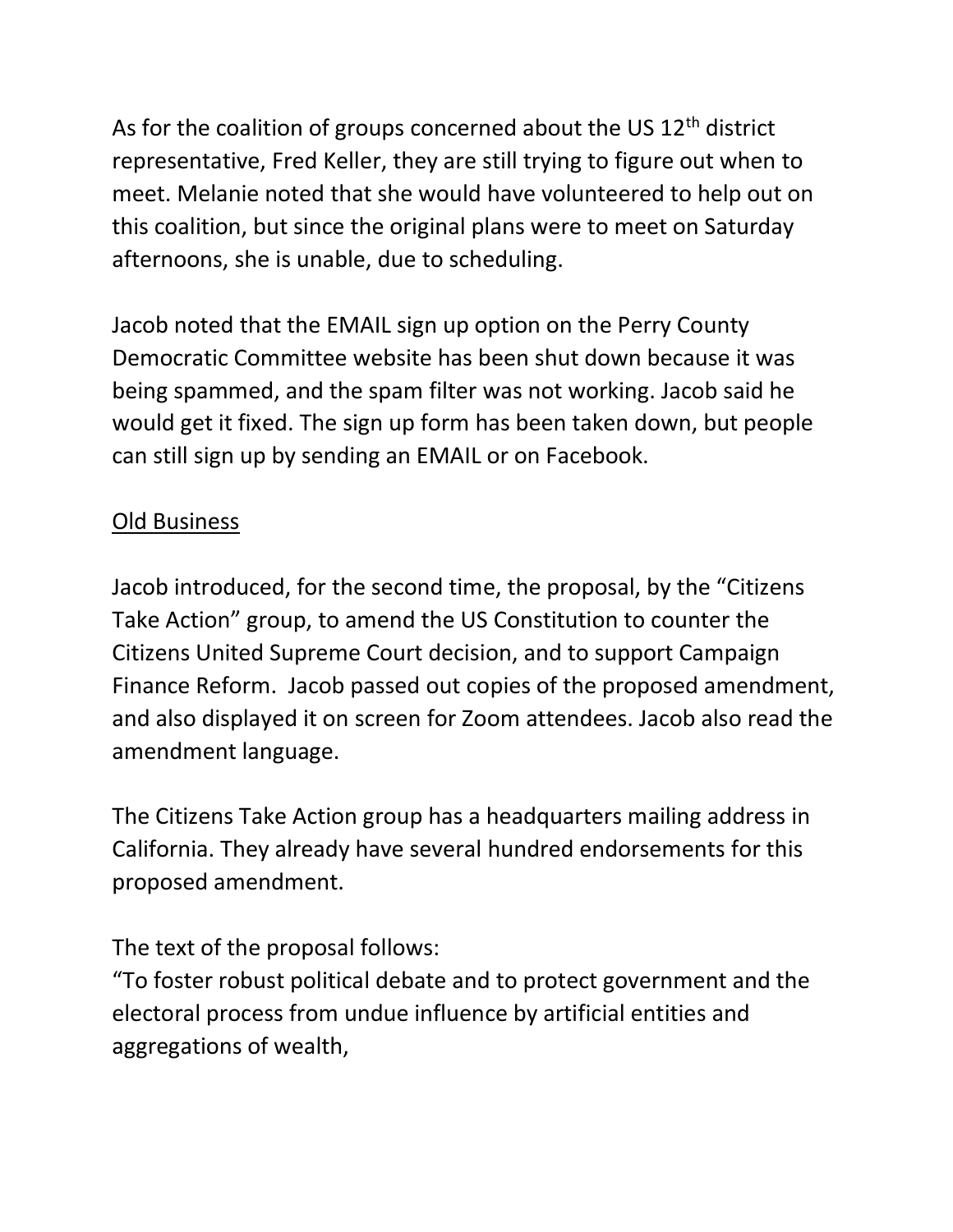"Nothing in this Constitution shall prevent Congress and the States from placing limits on the contributions made to a candidate for elected office, on expenditures advocating for or against any such candidate, on a candidate's own expenditures, and on expenditures advocating for or against any ballot initiative or referendum.

"Congress and the States shall have the power to enforce this article by appropriate legislation, including by implementing public campaign financing, and may distinguish between natural persons and corporations, unions or other legally recognized entities.

"Nothing contained in this article shall be construed to grant Congress or the States the power to abridge the freedom of the press."

In discussion of the proposal, there was curiosity about why the final sentence only refers to Freedom of the Press, and not freedom of speech. Jacob suggested that the final language will change before this is actually passed as an amendment for ratification. Furthermore, as Melanie pointed out, this only gives Congress and the States the power to enact legislation restricting campaign financing; the amendment itself does not put any limits on campaign financing. After ratification, subsequent legislation would need to be passed by Congress, and /or the States, that specifically would limit campaign financing.

After discussion, Emily moved and Melanie gave a second, to a motion that the Committee WILL endorse this proposed amendment. The motion passed.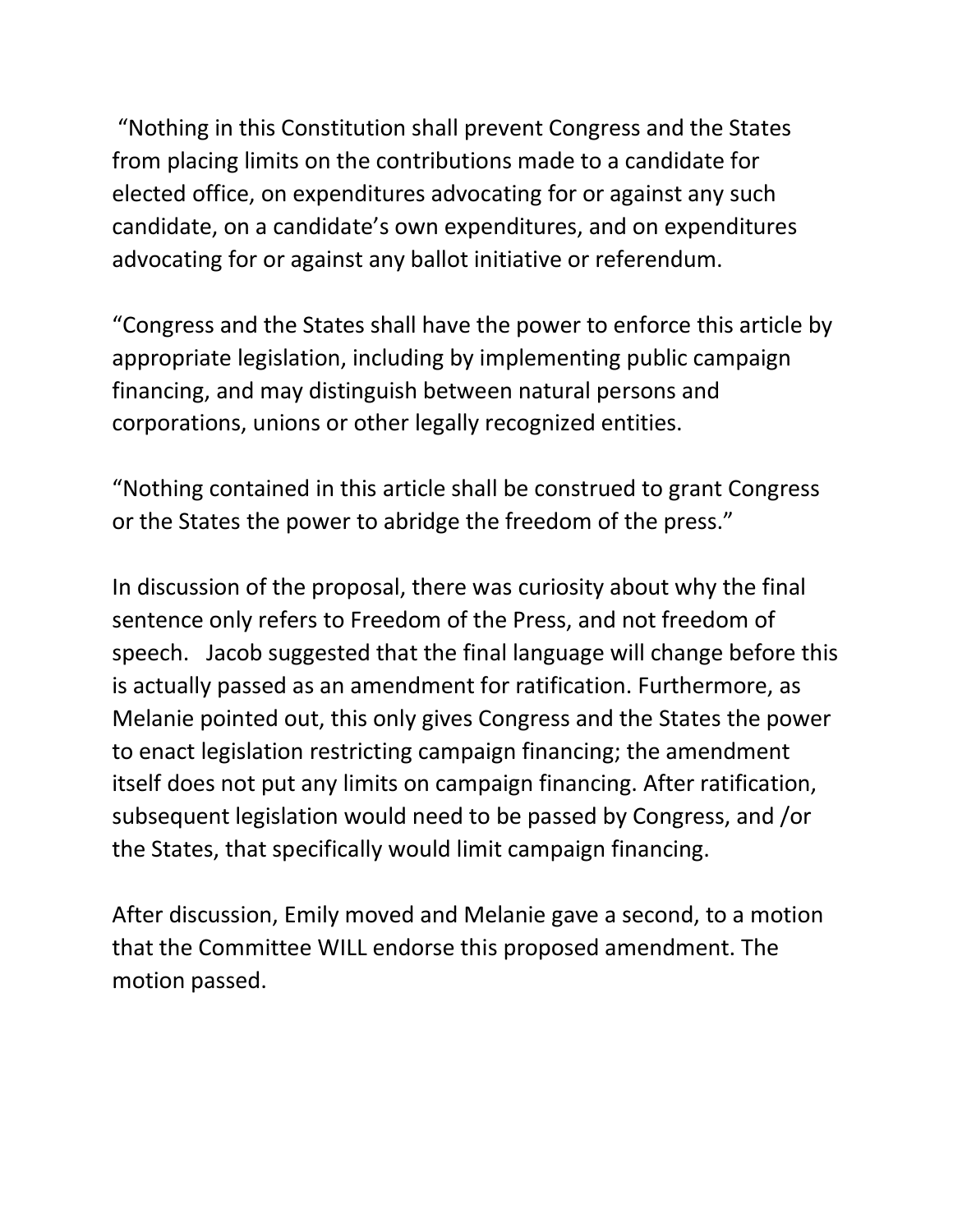## New Business

Next, Jacob brought up the issue of "How Do We Improve Active Membership?" Clearly we do not have enough active members to cover all the responsibilities and tasks that the committee wishes to accomplish.

Should we change meeting times? How do we expand opportunities for activism?

Dana pointed out that the Zoom option for attending meetings is very important. She also suggested that we have a way to call Democrats about upcoming events.

Lara suggested that perhaps the meeting day could be changed every other month, since some people have Thursday evening conflicts.

Jacob pointed out that the Meeting dates/times depend on the availability of a Room in which to meet.

Margueritte stated that there was a poor Democratic turnout during the Tuesday 5/18 Primary election.

Melanie expressed frustration with how the County handled the role of volunteers for vote counting on Tuesday evening 5/18. She had been assured by Bonnie (County Voter office) that all people would wear masks. We had several volunteers show up, all expecting all people to be masked. But Tuesday evening, it turned out we did not need all those volunteers, and most of the people in the room were without masks, apparently based on the new CDC guidelines for vaccinated people (which came out Monday 5/17).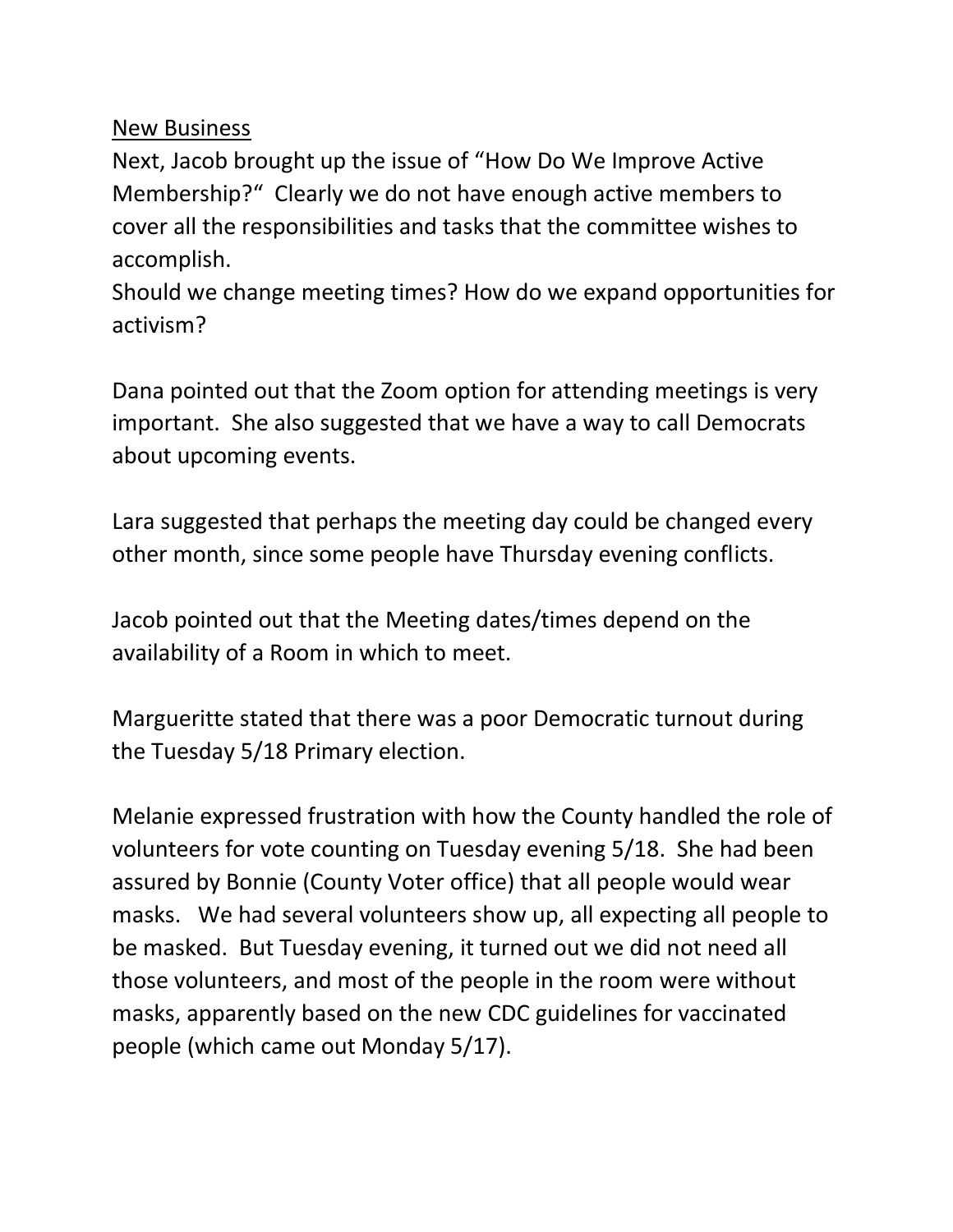Why did the County not communicate with Melanie (vice-chair of committee) or Jacob (chair of committee) the new policy on masks and the actual number of volunteers needed? Jacob said he will work on that; he thinks that the County only wants to work with the chairperson, not with the vice chairperson.

Evelyn stated a concern the committee needs to do more to get information out about the candidates that appear on the primary Democratic ballot. She did not vote for some because she did not know if they are truly registered Democrats, if they are just cross-filing (Magisterial Judge candidates and Judge candidates frequently file on both party ballots) , and if they truly hold values that she shares. She wants more information about the candidate than just information about their families. She wants to know their education and licenses, and profession. She suggested we form a Candidates committee.

It was pointed out that the League of Women Voters (LWV) does send questionnaires to all candidates who run at a state level or federal level. Also the LWV analysis of the proposed PA constitutional amendments was very good, and informative. But what about local Perry County candidates? We do not get LWV data on those.

Alane suggested that we could send out emails about local candidates, and also put information about them on our Facebook page. We need to whip up enthusiasm about the 2022 election, and we need to provide good candidate information.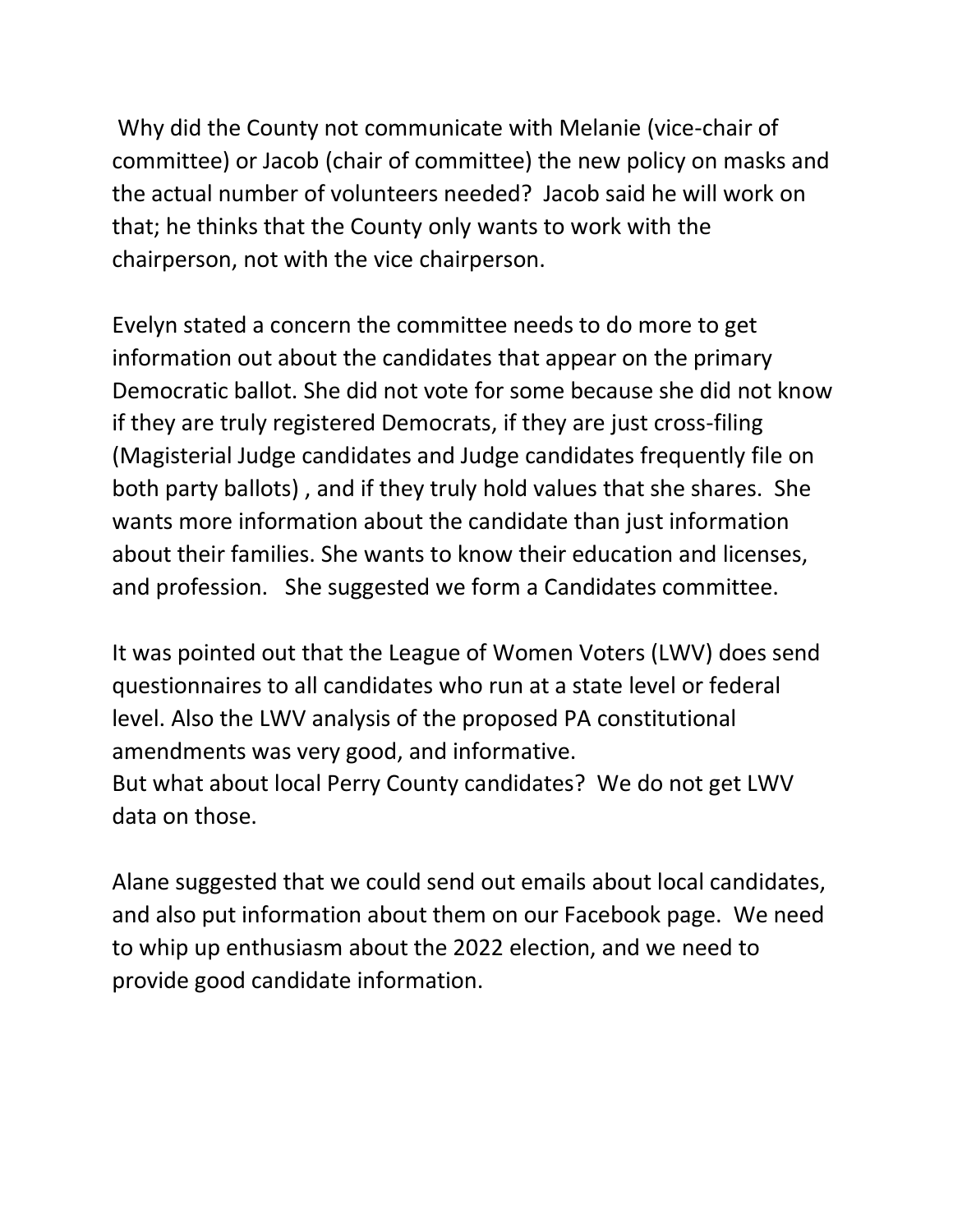Lara suggested we do a postcard campaign. Discussion ensued in which the postcard campaign for Karen Anderson was reviewed—we had very good volunteerism to create over 3000 postcards for Karen's candidacy.

Dana stated that we need Daily activity on the Facebook Page, in order for it to come up to the top on readers' Timelines. She also suggested that we start making calls and sending text messages.

Melanie agreed that we need to get out information about "who do I vote for?" and "how do I write-in a candidate?" People WANT information about candidates.

Evelyn emphasized that county elections have a great deal of impact on our lives.

Also, Melanie pointed out, that there has been confusion about the roles of Poll Watchers, Vote Counters and Canvassers—all volunteers jobs for which we need Democratic volunteers at each election. She pointed out that we have 236 people on our EMAIL list. We need to explain to people the roles and responsibilities and time commitment for each of these volunteer jobs. We need someone who can research the rules and regulations, and also write in easily understood wording, a description of each of these volunteer opportunities. Margueritte noted that Poll Workers will work from 6AM to 8: 30 PM on Election days.

Discussion ensued on the issue of identifying candidates and getting information on them. Melanie pointed out that the Perry County Democratic Committee has never endorsed any candidates in primaries.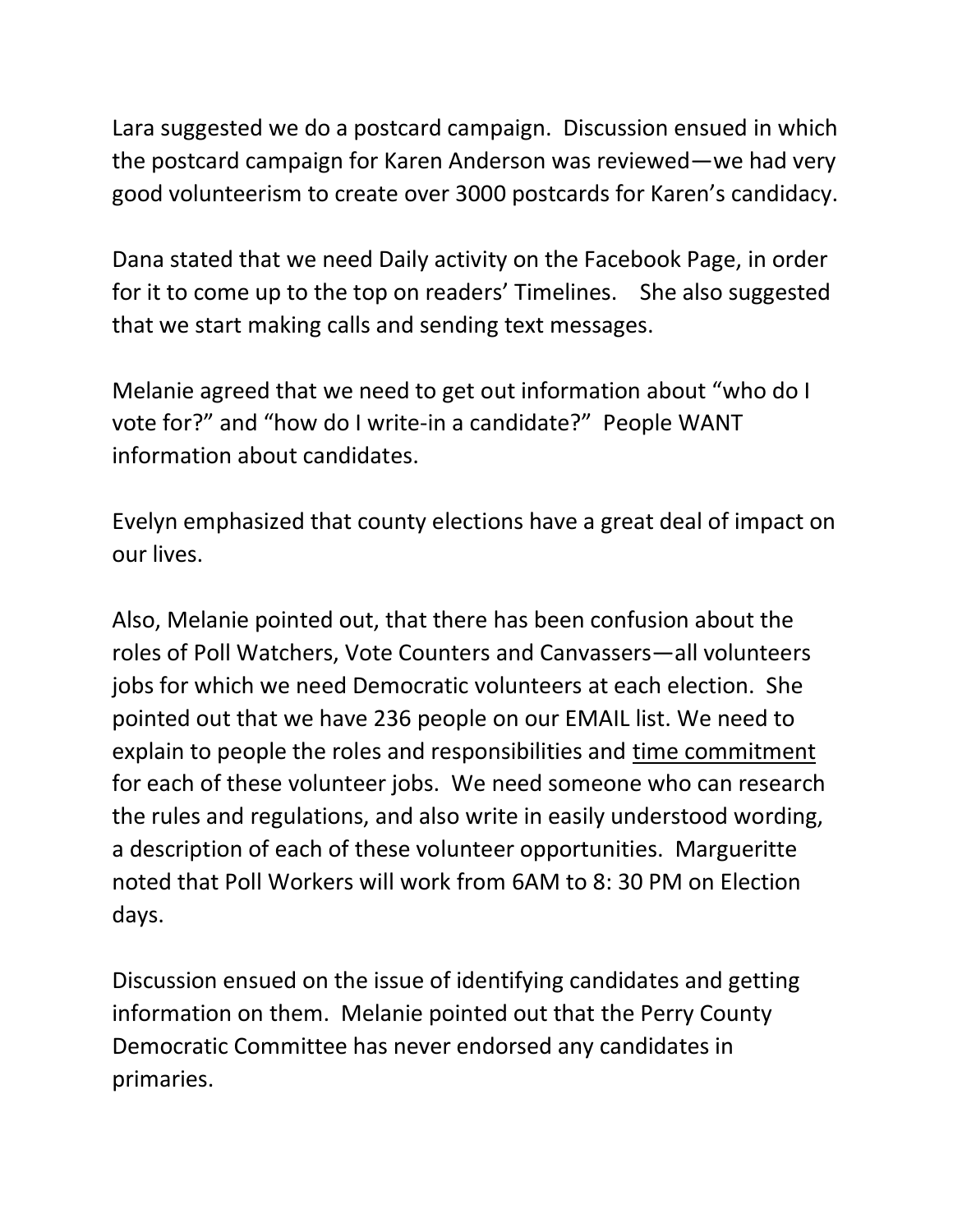Jacob pointed out that many local candidates running as Democrats do not coordinate with or talk to the Perry County Democratic Committee.

Evelyn is willing to head up a Candidates Committee.

Dana asked what support would a Democratic candidate for a local Perry Cty office get from the PeCo Democratic Committee?

Discussion continued with respect to Candidates. Dana asked about "open appointments". These are positions not filled by election, but where someone might be appointed to a government position, perhaps in a township or board. Jacob said that we need to keep our eyes open for such opportunities.

Several issues were discussed with respect to potential Democratic candidates. Melanie said that she met a volunteer Tuesday night at the vote-counting who had wanted to go to training in "how-to-be a candidate". She tried to sign up for the training, but found that it costs money that she did not have. Melanie said that we should have a pot of money to sponsor people to go to candidate training. Jacob said that the problem is we may not know that person, a person who has never come to meetings or volunteered with the committee, and that they could just take the money and run. Dana replied that if they did show up at meetings and get active, then we should sponsor their training. Evelyn suggested that we could REIMBURSE them for the training afterwards. Dana added that we could ask for a commitment for volunteering for a period of time, after the training, in order to get the scholarship to attend training.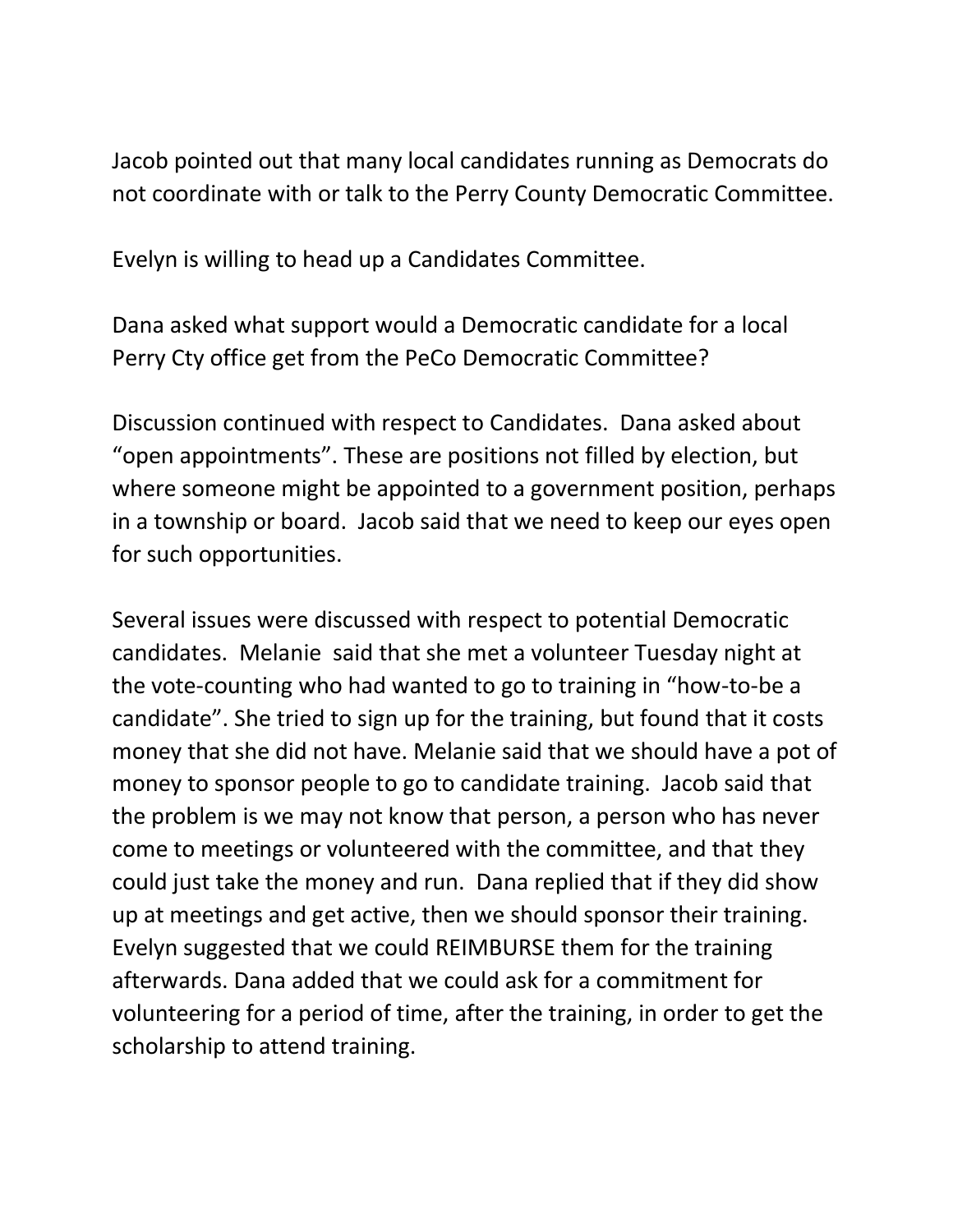Discussion then turned to a Get Out the Vote (GOTV) event that we need to in October. Since the River Bend venue has closed, we need a new venue. Margueritte stated that the Shermans Creek Inn, on Rt. 34 in Shermansdale, is doing a fundraiser for the Friends of Spring Township Park. Jacob said that we need to locate a venue that is more accessible (central?) to all of Perry County, not just in Newport. Lara said that there is a possible venue on Cold Storage Road, a barn on the former Thebes property, so-called "Outlaw Ranch".

It was noted that the Perry County Fair is going to be held this year in person. That is an event we need to be present in. Alane asked if we could start making assignments for Fair volunteers now, not waiting until 2 weeks before.

Melanie stated that we need to start planning for the fair—we need to obtain "giveaways", like canvas bags, pens, etc. We also need to have volunteers to work at the fair as part of the Perry Cty Democratic committee booth. Jacob said that he will get the Volunteer opportunities for the Fair out in the next week, and he will see what decorations we need. Jacob will also contact General election candidates to get their literature to give out at the Fair.

In terms of volunteer roles in the Committee, Jacob will get together a list of what kinds of jobs need to be done. He specifically said that he would like more Admin people who can work on the website and on the Facebook page. He cannot do it all himself. We do need to be more active on FB. Tess Burgess expressed interest in helping with Facebook.